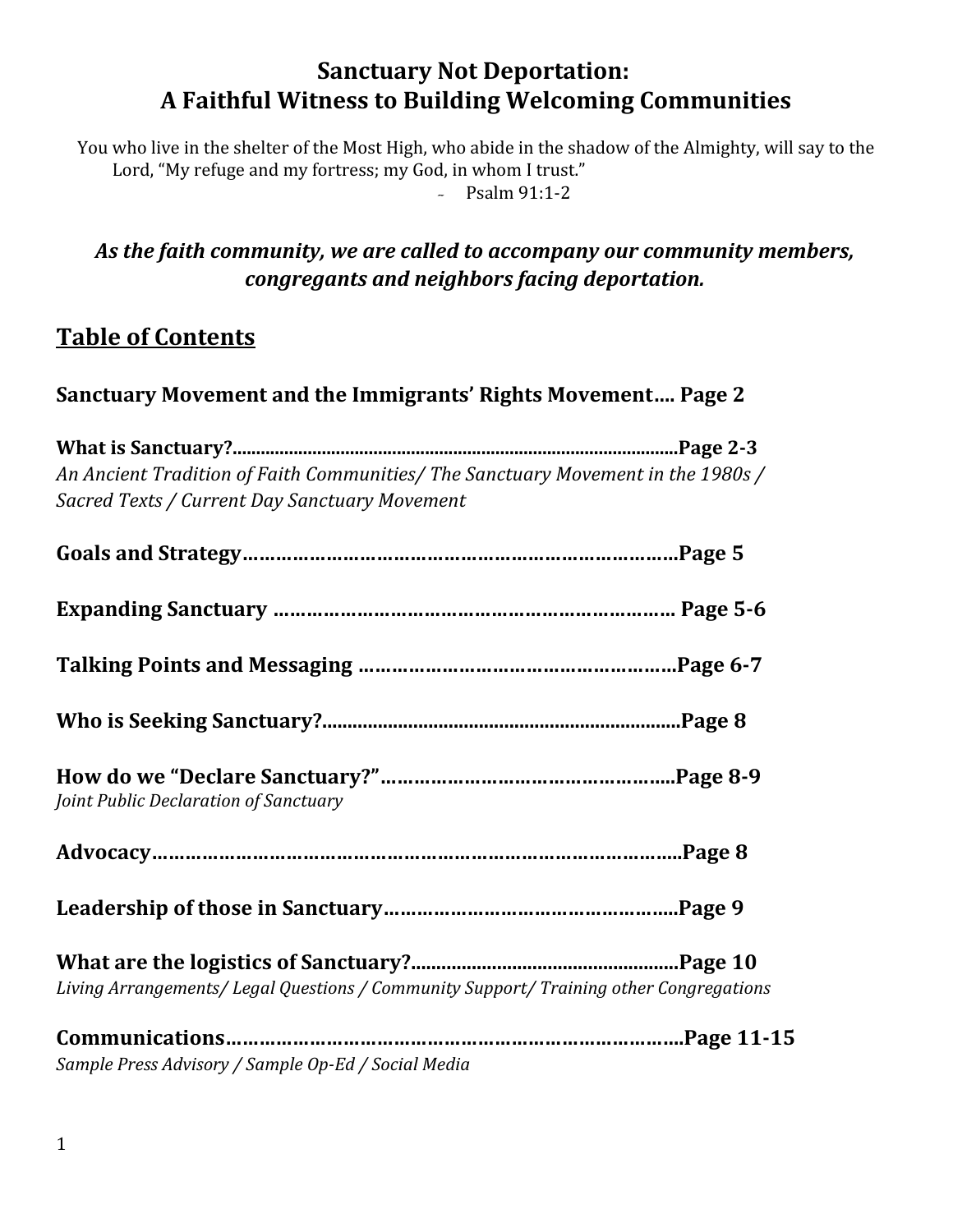## **Sanctuary Movement and the Immigrants' Rights Movement**

People of faith from all traditions called on Congress to pass immigration reform, yet Congress failed to move forward on meaningful legislation. Meanwhile, the deportation machinery grew stronger becoming more advanced under the Obama Administration, with an alarming rate of more than 1,100 people being deported every day, totaling nearly 2.5 million deportations over under this administration. The organizing efforts of undocumented youth in 2012 pushed the administration to create the Deferred Action for Childhood Arrivals (DACA) program, which has allowed close to a million undocumented students to travel and work legally.

In [2014 a resurgence of the Sanctuary Movement](http://sanctuary2014.org/) began out of need in the community to stop deportations at a case-by-case level. In May of 2014 [Daniel Neyoy Ruiz](http://action.groundswell-mvmt.org/petitions/tell-the-obama-administration-close-daniel-neyoy-ruiz-s-deportation-case) took Sanctuary in Southside Presbyterian Church in Tucson Arizona, the same church that helped nearly fifteen thousand political refugees escape the tragic civil wars in Central America during the 1980s. Daniel won a stay of removal after 27 days of living in Sanctuary. As this spread through the media at a time when President Obama was delaying Executive Actions on immigration, many more immigrants facing a deportation order looked to congregations in their region to take refuge and fight to keep their families together. Over the next years more than a dozen people came forward to take refuge in Sanctuary, the majority were able to win a stay of removal or an order of supervision within several months, but the Immigration Customs Enforcement delayed justice on many occasions such as with Rosa Robles-Loreto who only found victory after 461 days of Sanctuary. Some left the church with a written promise from ICE they would not be deported, but they continue to fight their case to gain some sort of relief from deportation.

This resurgence of the Sanctuary Movement has created a platform to raise up the prophetic and moral witness while at the same time lifting up the stories of those leaders who are brave enough to speak out against the injustice of deportation. This surly brought significantly increased public pressure on the Obama Administration to announce the President's Executive Action on Immigration on November  $20<sup>th</sup>$ , 2014.

Now, the Sanctuary Movement is playing a critical role again in responding to the post-election reality wherein fear, discrimination and xenophobia have taken a new precedence in our countries' politics. Since the Trump administration has promised to deport millions, people of faith have a moral responsibility to act. Sanctuary is a tool that helps escalate these efforts by offering our neighbors who face a deportation order safe refuge and sanctuary in our congregations.

## [Faith Pledge for Sanctuary](https://action.groundswell-mvmt.org/petitions/we-pledge-to-resist-deportation-and-discrimination-through-sanctuary?source=facebook-share-button&time=1479250776)

### **What is Sanctuary?**

# *An Ancient Tradition of Faith Communities*

Sanctuary is one of the most ancient traditions that we have as a people of faith. The ancient Hebrew people had allowed temples and even whole cities to declare themselves places of refuge for persons accused of a crime they may not have committed, a practice that allowed those wrongfully accused to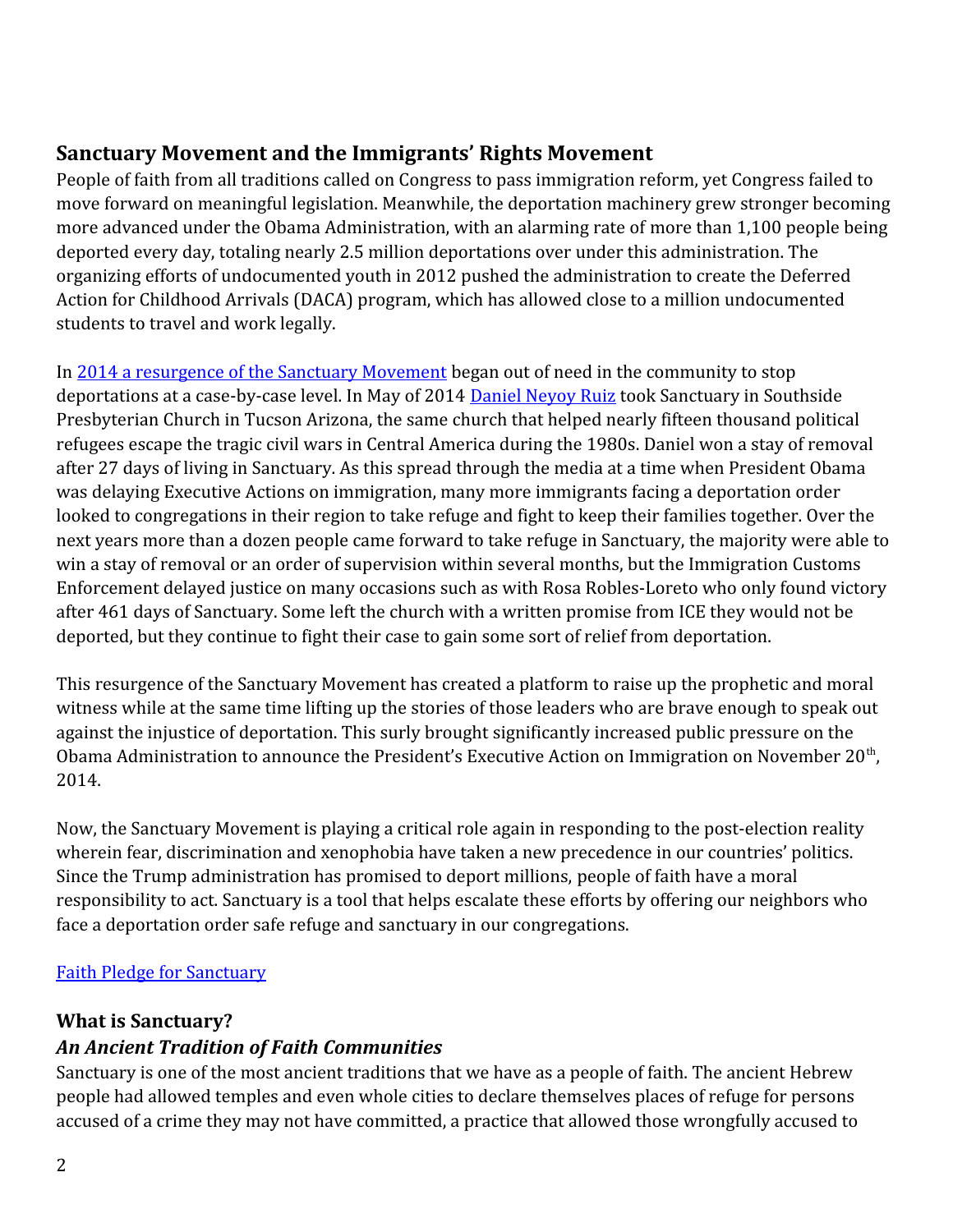escape swift and harsh retribution until the matter could be resolved. In the late Roman Empire fugitives could find refuge in the precincts of Christian churches. Later, during the medieval period churches in England were recognized sanctuaries, offering safe haven for a temporary period to accused wrong doers. In the United States the first practical provision of anything like sanctuary occurred in the years before the Civil War. The Underground Railroad came into being to help slaves flee the South and find safety in many congregations throughout the country. Sanctuary is about providing safe space to those who are victims of unjust laws.

### *The Sanctuary Movement in the 1980s*

When refugees from the Civil Wars in Central America began to flee to the United States in the 1980's, the U.S. government did not recognize them as political refugees. Many were deported and received by death squads upon their return. From this dire injustice, the Sanctuary Movement was born. It peaked with over 500 congregations establishing an underground railroad whereby refugees move through the United States to safe houses and safe congregations. Many clergy in the Tucson area were indicted and eventually acquitted for their involvement in assisting Central American refugees. The Sanctuary Movement sought to remind the United States government of its own asylum and refugee laws, which they were not following when it came to the refugees of Central America.

### *Sacred Texts*

- God calls people of faith to remember that they once were strangers in a strange land and they must, must welcome the stranger as an expression of covenant faithfulness (Leviticus 19:33- 34)
- We must "learn to do good, seek justice, rescue the oppressed, defend the orphan, plead for the widow" (Isaiah 1:17)
- We are called to love our neighbor as ourselves (Luke 10:27)

### LINKS on Sanctuary Movement of the 1980s

[The Public Sanctuary Movement: A Historical Basis of Hope](mailto:http://www.share-elsalvador.org/wp-content/uploads/Sanctuary-Book-1-FOOTNOTED.pdf) by Eileen Purcell [The Origins of a Political Trial: The Sanctuary Movement and Political Justice](mailto:http://digitalcommons.law.yale.edu/cgi/viewcontent.cgi%3Farticle%3D1040%26context%3Dyjlh) by Sophie H. Pririe <http://sanctuarynotdeportation.org/>

### *Current Day Sanctuary Movement*

Drawing on this tradition, communities of faith have once again seen the need to declare Sanctuary for immigrants as the rise of deportations continues to separate families. In the 1980's we were compelled by the call to welcome the stranger, as we opened our doors to newly arriving refugees. Now we are moved by the call to love our neighbors as ourselves, as those who are entering into Sanctuary are most often long term members of our communities - our neighbors.

In 2007, an initiative known as the New Sanctuary Movement took shape with coalitions of congregations in major cities throughout the country. As work place and neighborhood raids escalated, these congregations opened their doors to provide refuge to those facing deportation. See [NSM toolkit here](mailto:http://imirj.org/new-sanctuary-movement-toolkit-for-congregations/) [\(http://imirj.org/new-sanctuary-movement-toolkit-for-congregations/\)](http://imirj.org/new-sanctuary-movement-toolkit-for-congregations/).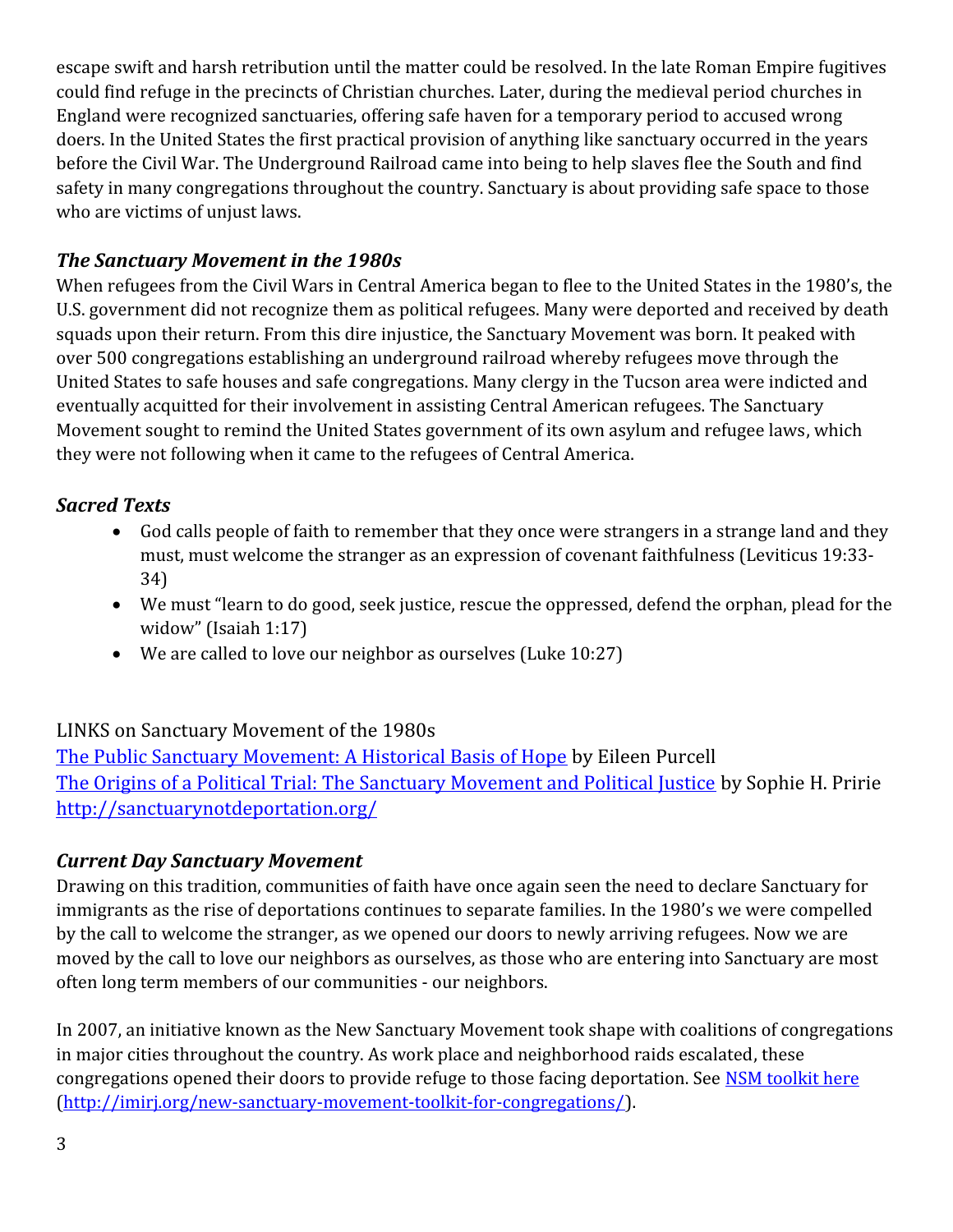The New Sanctuary Movement helped win [the Morton Memo and Prosecutorial Discretion](mailto:http://www.ice.gov/doclib/secure-communities/pdf/prosecutorial-discretion-memo.pdf) in 2011 and [President Obama's Executive Actions on Immigration in 2014,](http://www.uscis.gov/immigrationaction) which has helped stop thousands of deportations through case-by-case advocacy. Those entering sanctuary are generally eligible for Prosecutorial Discretion, but local ICE field offices have been very reluctant to offer this relief from deportations in which the community has had to engage in public advocacy to win stays of removal or an order of supervision and in most cases.

With a Trump Administration we could potentially lose these victories, so we must work together to advocate and fight to keep prosecutorial discretion guidelines where community members can still win a stay of removal and be able to keep united with their families while having the opportunity to get a work permit and drivers license.

#### *Executive Actions on Immigration*

After countless actions, vigils, prayer services and even civil disobedience as a prophetic witness the Obama Administration set forth the Executive Actions on Immigration on November  $20<sup>th</sup>$ , 2014 that would benefit 5 million undocumented people. This was a huge victory for the immigrants' rights movement. As expected, our opponents hit back hard attacking the President's announcement, attempting to move legislation against Executive Action (which failed to pass) and 26 Republican Governors filed a lawsuit in Texas. The judges ruled according to partisan lines and enjoined the Executive Actions that would expand Deferred Action. The case was appealed to the Supreme Court, but there were only 8 justices and so the decision on DAPA was tied 4-4 meaning it went back to the lower court decision and DAPA was never put into affect.

#### [New guidelines for Prosecutorial Discretion](http://www.dhs.gov/publication/immigration-executive-actions)

[Expansion of Deferred Action for Childhood Arrivals \(DACA+\)](http://www.dhs.gov/sites/default/files/publications/14_1120_memo_deferred_action_0.pdf)

#### [Deferred Action for Parents of Americans \(DAPA\)](http://www.dhs.gov/sites/default/files/publications/14_1120_memo_deferred_action_1.pdf)

The Trump Administration has promised to rescind Executive Actions of President Obama, and so these Prosecutorial Discretion guidelines are expected to change.

### *Central American and Haitian Humanitarian Crisis*

In the summer of 2014, an influx of unaccompanied children and families fleeing gang violence in Central America's Northern Triangle began presenting themselves at the U.S.- Mexico border seeking asylum. Many of these children and families who have lost their asylum cases because they were unable to find legal counsel or due to "rocket dockets" that are meant to expedite trials but in reality deny due process. These children and families should have the opportunity to appeal their case with adequate representation.

The overall deportation numbers of fiscal year 2015 was 235, 413 significantly lower than the 2012 all time high of 409, 849 as a result from Executive Action. However, the Obama administration seems to have made the political calculation they need to get their quotas up and have chosen to target Central American asylum-seeking families for deportation.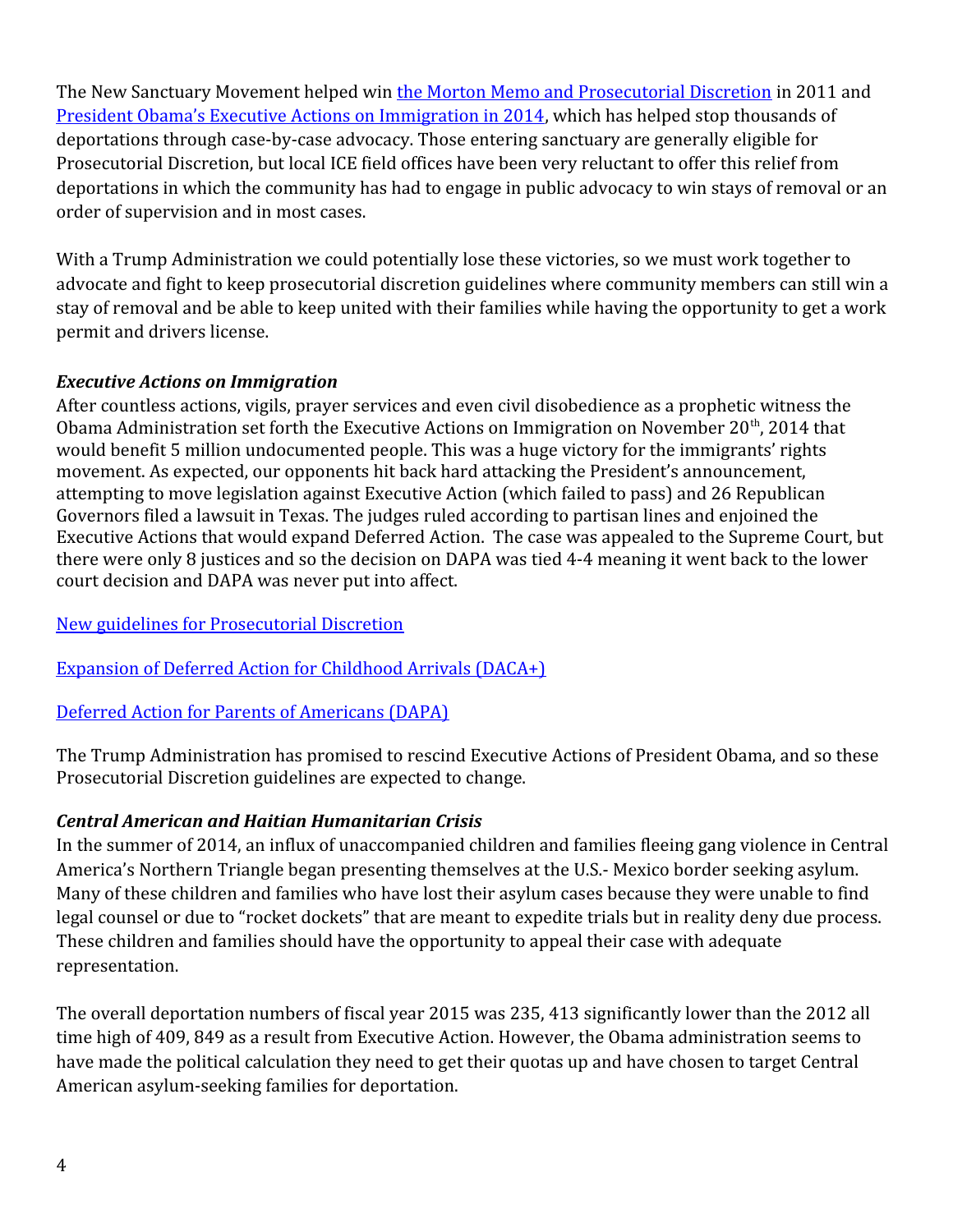Haitians have begun presenting themselves at the border for asylum at new levels. Advocates have called to provide Temporary Protective Status for Haitians because of the 2010 earthquake and 2016 Hurricane Matthew, but the Obama administration has responded with expedited removal proceedings instead, giving little time for Haitians to present their asylum case.

The Trump Administration may try to ignore the asylum seekers all together and deport them immediately. We will have to stand up and protect our asylum laws and ensure that asylum seekers actually get their case heard with legal assistance and enough time to prepare the case. The Sanctuary network will be extremely important in supporting Central Americans and Haitian asylum seekers.

### **Sanctuary Goals and Strategy**

As the faith community, we are called to accompany our community members, congregants and neighbors facing deportation. By offering sanctuary we can fight individual cases, advocate to stop deportations, and make it possible to win deferred action at a case-by-case level to keep families together.

Amplify the moral imperative to stop deportations by lifting up the stories of sanctuary cases and ensuring the prophetic witness of the immigrant taking sanctuary is heard at the national level.

Defend administrative policies such as [Prosecutorial Discretion](https://www.dhs.gov/sites/default/files/publications/14_1120_memo_prosecutorial_discretion.pdf) so that we can still win stays of deportation case by case and keep sacred spaces and schools protected under the **Sensitive** [Locations](https://www.ice.gov/doclib/ero-outreach/pdf/10029.2-policy.pdf) guidelines

Work alongside undocumented students to defend the Deferred Action for Childhood Arrival program (DACA)

Support local work to defend Sanctuary cities or local detainer policies and push back against unjust enforcement policies such as the [Priority Enforcement Program](https://www.ice.gov/pep) or [287 g in the jails](https://www.ice.gov/factsheets/287g)

Participate and help create protection networks to provide know your rights education, sanctuary space, legal assistance, housing assistance, family planning and bail support funds

Stop the Trump border wall and any attempt to increase criminalization or mandatory sentencing for immigrants

Defend asylum seekers by pushing back against expedited removal and helping provide critical resources such as legal assistance so they can defend and win their case.

### **Expanding Sanctuary Beyond the Congregations**

Congregations, schools, and hospitals are considered "sensitive locations" under the ICE Sensitive [Locations](http://www.ice.gov/doclib/ero-outreach/pdf/10029.2-policy.pdf) policy, but this policy could be revoked. Students are beginning to organize on college campuses to call on university administrations to create safe spaces on campuses and not collaborate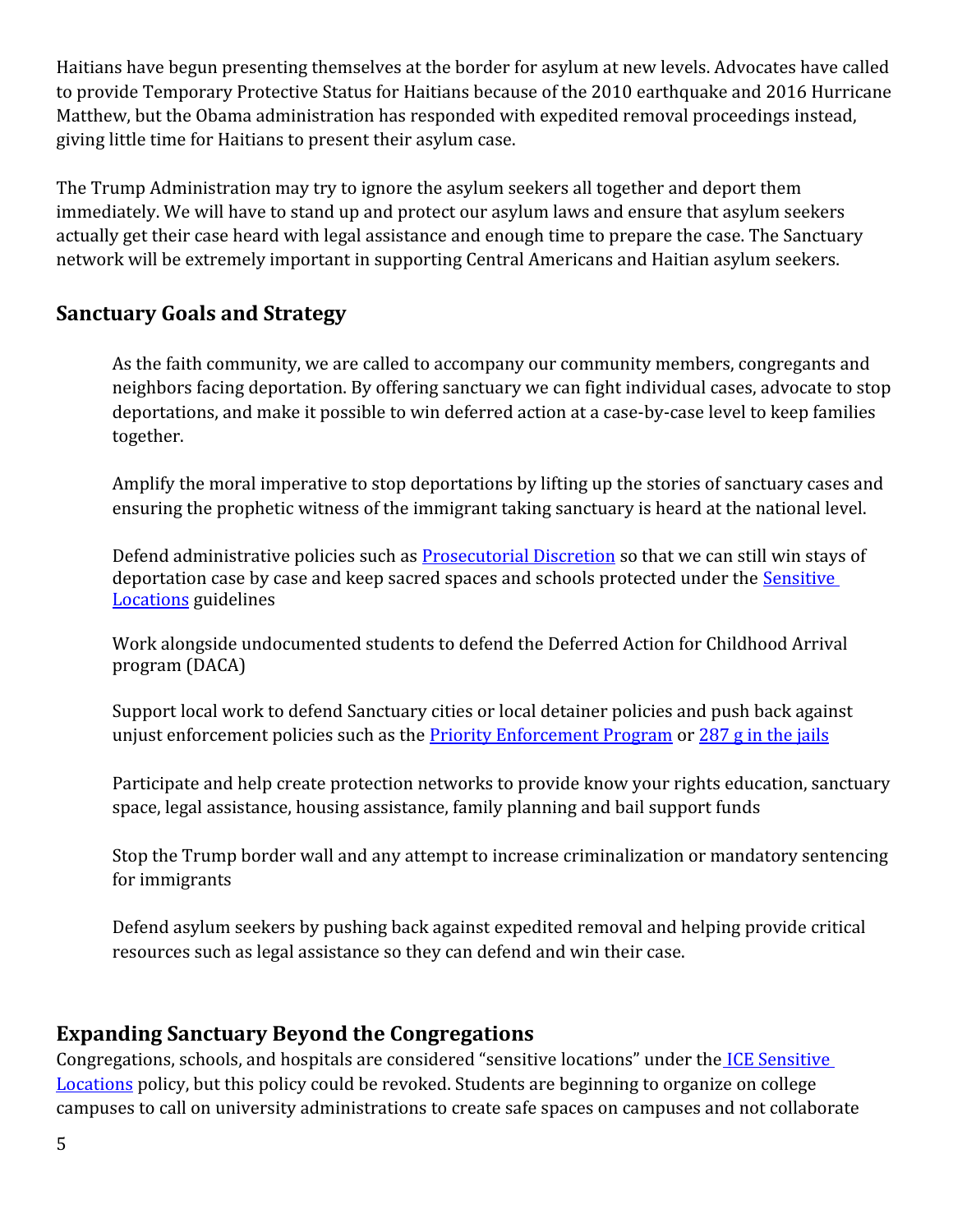with ICE. Campus organizers will be working to protect undocumented students by organizing to keep the DACA program intact. Sanctuary cities have come out declaring they will continue to be Sanctuary cities in midst of a Trump Administration. We must protect and expand Sanctuary spaces.

### **Sanctuary in the Streets**

As a result of announcement of increased raids by the Obama Administration last year, many have organized rapid response networks. New Sanctuary Movement Philadelphia created the Sanctuary in the [Streets](http://sanctuaryphiladelphia.org/1962-2/) to bring faith communities to protect people in their homes, should ICE arrive.

## **Know Your Rights**

It is imperative to educate all immigrant communities on know-your-rights resources. The most important information is DON'T OPEN THE DOOR to Immigration and Customs Enforcement (ICE), police or anyone else if they do not have a warrant signed by a judge.

**[AFSC- Know Your Rights- Conozca Sus Derechos](https://afsc.org/category/topic/know-your-rights) [United We DREAM Know Your Rights](http://unitedwedream.org/blog/en-caso-de-redadas-que-puedes-hacer/) [Guide to sharing your story of rights abuses, raids and deportation](http://173.236.53.234/~nnirrorg/drupal/sites/default/files/questionnaire_100_storiesfinal_0.pdf)** Video**[: https://www.youtube.com/watch?v=XC2NgdEgD94](https://www.youtube.com/watch?v=XC2NgdEgD94)** Report When A Raid Is Happening: HOTLINE: 1-844-363-1423 TEXT ALERTS WATCH ICE: 877877

**Find Partner Organizations [National Day Labor Organizing Network](http://www.ndlon.org/en/our-members/find-a-member) [United We DREAM](http://unitedwedream.org/) [Fair Immigration Reform Movement](http://www.fairimmigration.org/) [Not1more Deportation](http://www.notonemoredeportation.com/)**

## **Talking Points/ Messaging**

*General Talking Points:*

- As the faith community, we are doing what Congress has refused to do: protect immigrant families from an immigration system that is separating families and deporting people who are woven into the fabric of their communities and congregations.
- The immigrant community is very concerned about the prospects of a Trump Administration, but they are also ready to fight against unjust immigration policies expected to come. The role of the faith community is to walk in solidarity and accompany immigrant leaders in this struggle for civil and human rights. We are preparing to build out our movement for Sanctuary and for those of us who are ready to resist, we will put our bodies between ICE and our undocumented community members.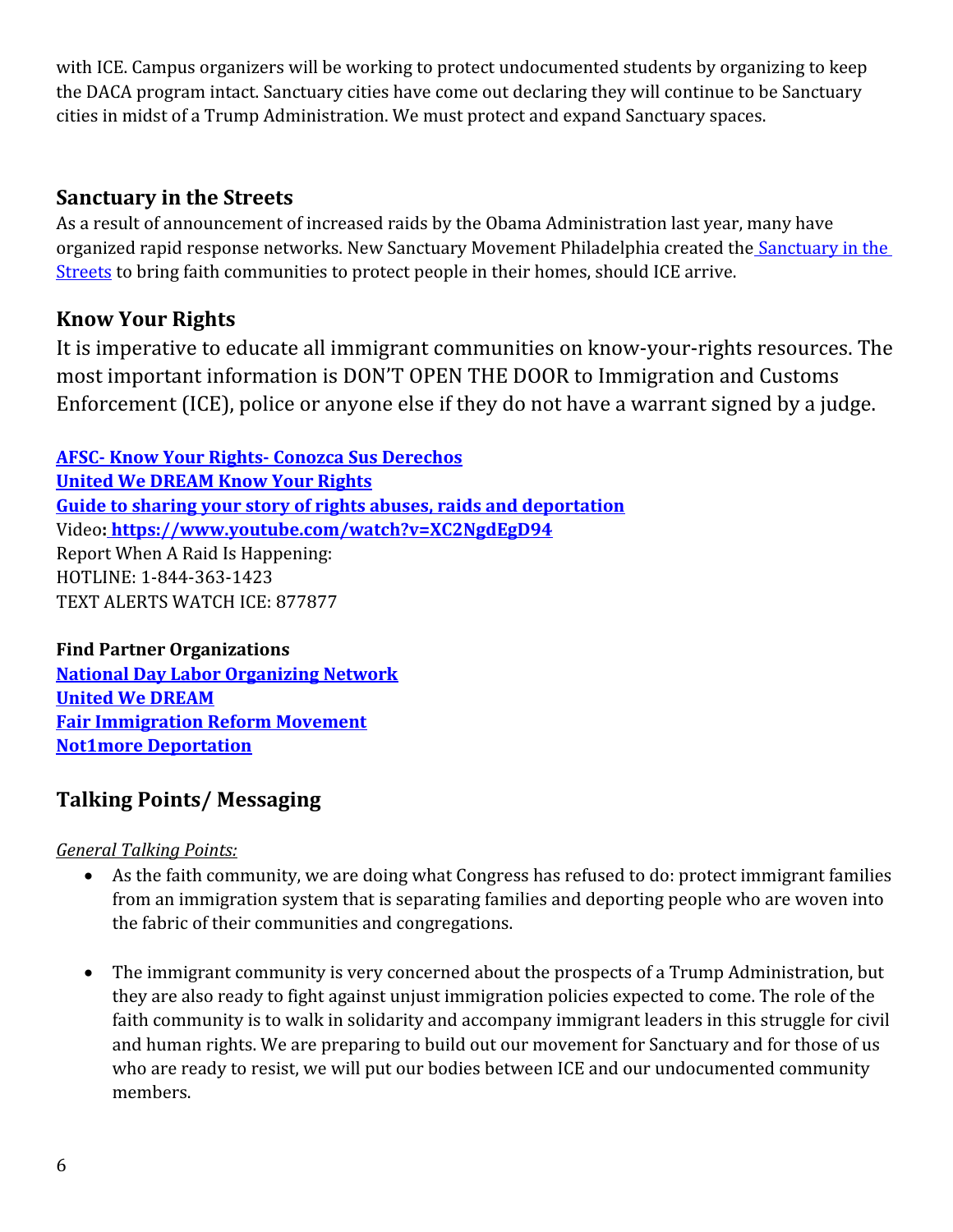- The intention to focus on immigrants with criminal convictions is designed to criminalize the entire immigrant community. Undocumented immigrants might have an immigration related conviction or they may have been targeted by a policing system that is racially biased focused on low-income people of color. We are the faith community, we believe in transformation and forgiveness, even if someone has made a mistake in the past doesn't mean they should be deported and separated from their family.
- We know that Sanctuary Cities or limited detainer policies actually create a safer community for all people, so that law enforcement can try and build trust with the immigrant community and victims or witnesses aren't scared to come forward.
- We are seeing a widespread and growing commitment by faith communities to provide sanctuary to our community members who will need sanctuary because of the expected harsh policies expected in the next administration.
- Our congregations open their doors to provide sanctuary we stand in solidarity with immigrant leaders fighting to keep all families together, regardless of immigration status.
- Neither the Obama administration nor the Trump Administration should target Central Americans or Haitian families seeking asylum, but should instead utilize their resources towards to provide legal representation to those who have been unable to attain assistance.
- Detention and deportation has become a money making business that is feeding the prison industrial complex and lining the pockets of private corporations with billions of dollars.
- We are have worked hard to hold the Obama administration, ICE and DHS accountable to their and we will continue to fight, and make sure the Trump Administration listens to the voice and stories of immigrant leaders who deserve justice, not deportation.
- We are praying for the future administration will take a position of discernment, compassion and morality with the understanding to protect the Deferred Action for Childhood Arrival that has benefited nearly a million undocumented youth.

### *Talking Points for Specific Sanctuary Cases:*

- As people of faith, we are called to welcome the sojourner and love our neighbor. In the case of INSERT NAME, he/she has been part of our community for a long time. He/she is not a stranger but our neighbor and we are accompanying him as he stands up for his right to stay united with his family
- INSERT NAMES want to make sure their family stays together and that INSERT NAME does not become one of the hundreds of people unnecessarily deported each day under the current administration's policies.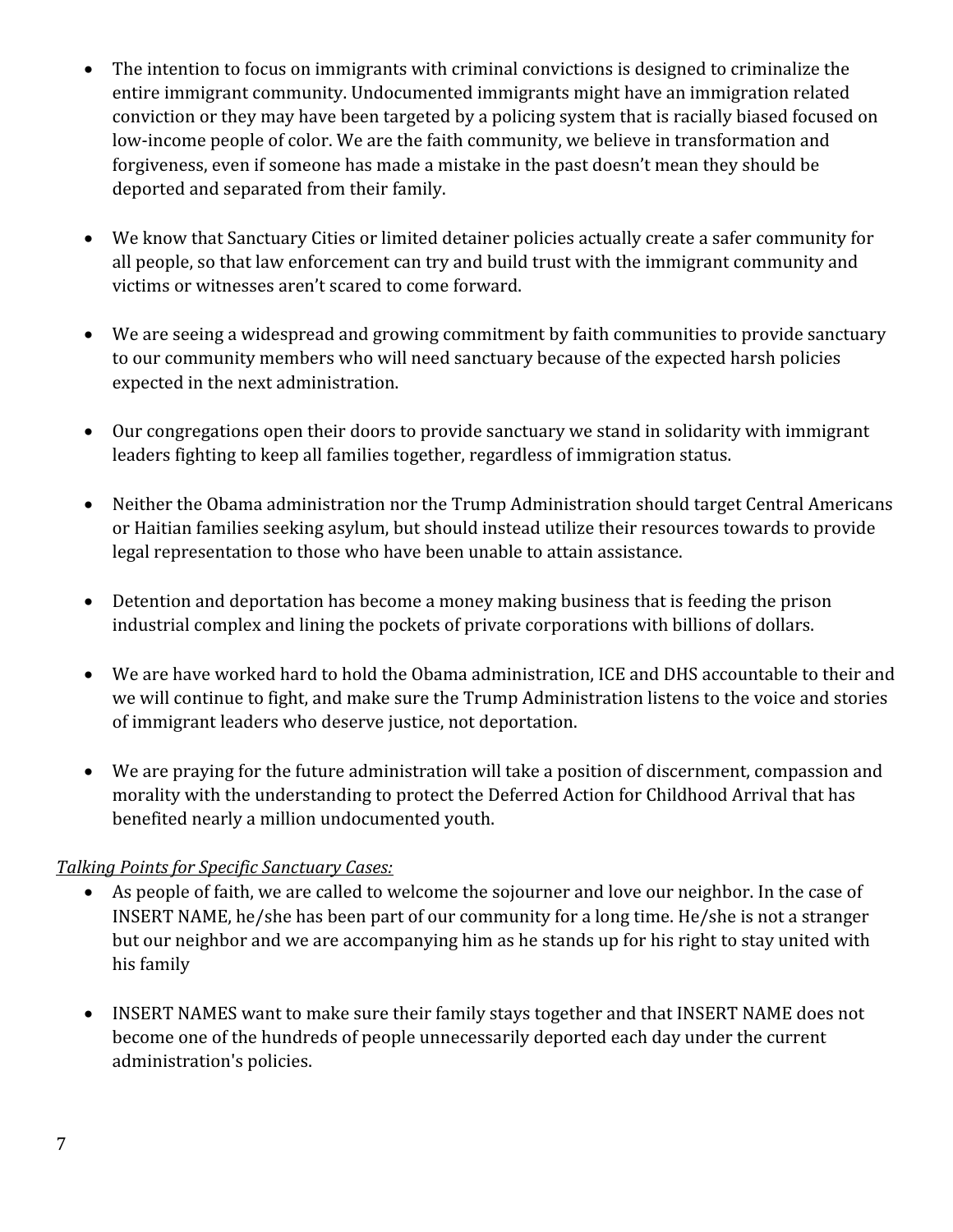- One of our key belief statements as the DENOMINATION is: INSERT STATEMENT. As in the tradition of the prophets and apostles, God calls the church to speak truth to power, liberate the oppressed, care for the poor and comfort the afflicted. We are responsible to a higher calling, a higher law that takes precedent over our flawed and outdated immigration laws.
- The church has been a space of sanctuary for those wrongly persecuted for thousands of years. The ability to provide humanitarian sanctuary defines who we are and our call as people of faith to care for the most vulnerable among us.
- We witnessed the power of the Sanctuary Movement was in the 1980s. The church was able to protect Central Americans from being deported and returned to death squads in the Civil Wars they faced at home, which the United States refused to recognize. Thousands upon thousands of lives were spared because of the Sanctuary movement.
- Now in the midst of a new Administration that has promised extreme measure persecuting immigrants, faith communities once again must demonstrate leadership and action to keep families together, to keep parents with their children, to protect our brothers and sisters like INSERT NAME, from this grave injustice.

### **Who are those seeking Sanctuary?**

Most Sanctuary cases begin with a lawyer or legal service clinic identify someone who has been working to stop their deportation order without success. The legal service team assesses whether someone will be eligible for prosecutorial discretion. Those who enter into Sanctuary should have a reasonable potential of receiving a stay of removal, order of supervision or some other form of administrative relief.

The legal service team then consults with Sanctuary organizers and involved pastor to begin a conversation about a potential Sanctuary case. Ideally this happens months in advance, but sometimes the individual comes to a legal clinic or local organizers in the 11th hour, requiring a congregation to act quickly.

Each case is different, sometimes often there is a family linked that would be separated, but not always.

### **How do we "Declare Sanctuary?"**

The public aspect of the Declaration of Sanctuary is critical. It is by bringing attention to the case, mobilizing the community, and advocating for the individual that we are able to successfully get cases closed. We encourage every community of faith to enter into a time of prayer and discernment so that when cases arise, they are ready to act. Once a congregation has made the decision to declare Sanctuary for an individual it is publicly announced at a press conference and prayer vigil, at which time the individual and their family enters into the premises of the house of worship. The individual in need of Sanctuary remains at the house of worship until they are granted a stay of deportation. Of course, an individual may decide at any time to leave Sanctuary for any reason and should have the full support of the community to do so. Living within Sanctuary is not an easy thing; the financial cost of not working, the media attention, and the strain on a family can all be burdensome.

There has been liturgy developed by Southside Presbyterian Church and Shadow Rock UCC in Phoenix that can be adapted for a prayer vigil declaring Sanctuary, but individual congregations should develop liturgy that is appropriate to their own religious background and setting.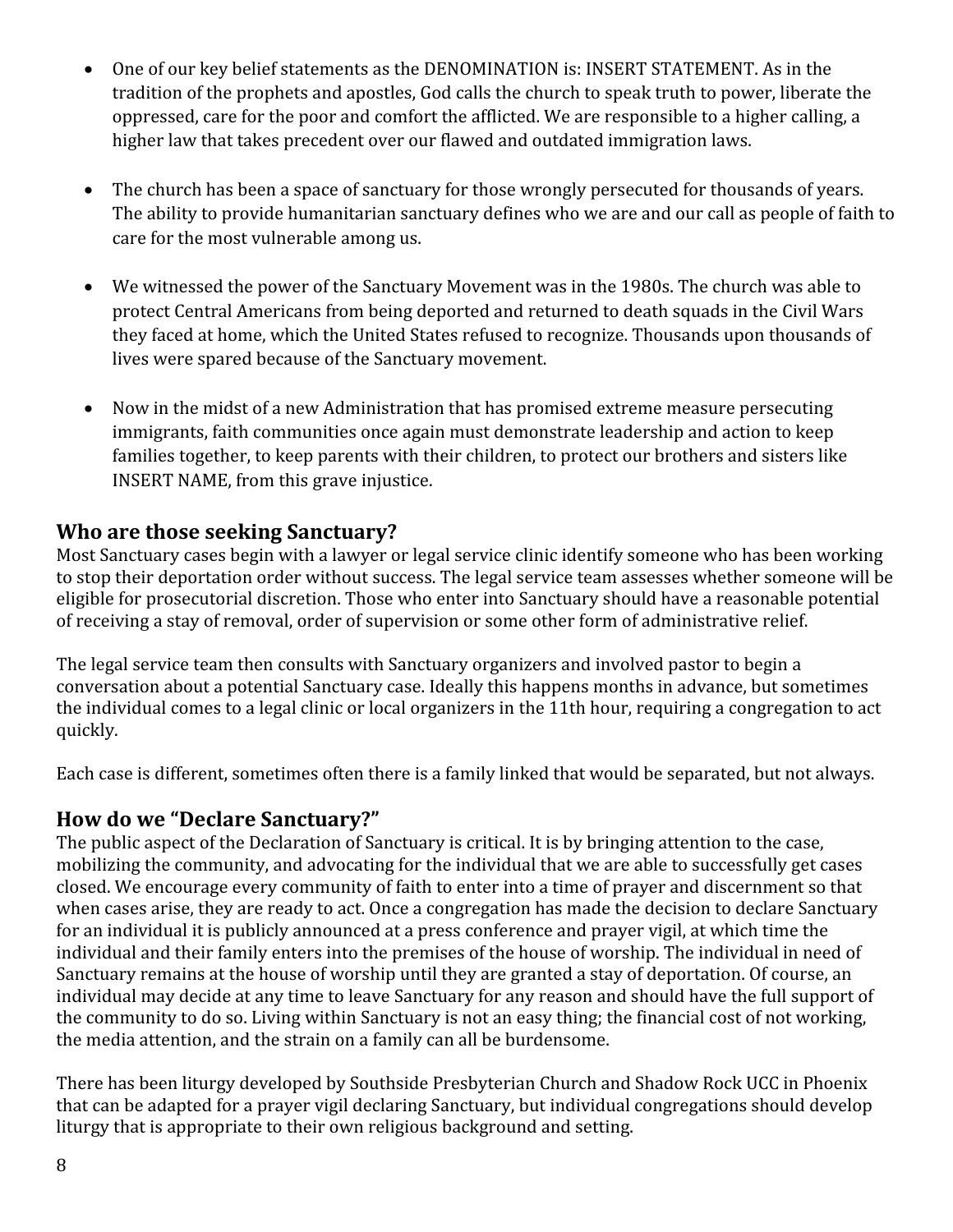# **Advocacy**

One of the most important aspects to Sanctuary is the advocacy that we do on behalf of an individual. In partnership with legal service providers and immigrants' rights organizers a strategy is developed and a multitude of different people are identified as the focus of our efforts, local ICE field office, ICE headquarters, Department of Homeland Security and the White House in general. They and other members of the administration are the focus of phone calls and letter writing. There is also a great deal of work organizing a broad base of support for the individual as well as finding key allies. Often the City Council and the Board of Supervisors as well as local religious leaders are approached to use their power and influence to get the individual's case closed. We are always working to get more letters of support, more petitions signed, phone calls dialed in and more congregations working with us. We have developed relationships with key allies in Washington, DC and partnerships with national organizations who have worked closely with us on cases. Having an effective media plan is extremely important in garnering the type of attention needed to sway decision makers to close the deportation case.

The type of case by case advocacy to win a stay of removal is likely to become much more difficult under the Trump Administration, but we will fight to keep Prosecutorial Discretion guidelines that weigh positive equities of each case and continue to allow our undocumented community members to win a stay of removal to defer their deportation order.

Petitions with Groundswell:

[http://action.groundswell-mvmt.org/petitions/tell-the-obama-administration-save-rosa-from-being](http://action.groundswell-mvmt.org/petitions/tell-the-obama-administration-save-rosa-from-being-deported)[deported](http://action.groundswell-mvmt.org/petitions/tell-the-obama-administration-save-rosa-from-being-deported)

[http://action.groundswell-mvmt.org/petitions/tell-the-obama-administration-stop-luis-from-being](http://action.groundswell-mvmt.org/petitions/tell-the-obama-administration-stop-luis-from-being-deported-keep-your-promise)[deported-keep-your-promise](http://action.groundswell-mvmt.org/petitions/tell-the-obama-administration-stop-luis-from-being-deported-keep-your-promise)

Sample Letter of Support from Good Shepherd United Church of Christ <http://www.uccfiles.com/pdf/8-24-14-GoodShepherdUCC-Sanctuary-letter-University-Presbyterian.pdf>

Work to get Denominational Support United Church of Christ News reports on Denver launching Sanctuary Coalition <http://www.ucc.org/news/colorado-ucc-joins-sanctuary-coalition-09102014.html> <https://www.pcusa.org/news/2014/9/17/letter-president-support-sanctuary-and-hope/>

# **Leadership of those in Sanctuary**

This is perhaps the most important aspect of Sanctuary; we are not the leaders of this movement, those in Sanctuary are. It has been the courage and the faith of those who have come out of the shadows to say, "we are undocumented and we are unafraid" that has inspired our work. Those taking Sanctuary are putting everything on the line and are often risking a great deal for the benefit of the larger movement; their leadership, their voice, their opinions and wisdom should be prioritized at all times. They should be involved in every aspect of the campaign as they choose to be. Sanctuary is hard work and requires great sacrifice - if at any time a family wishes to leave Sanctuary, their wishes should be respected and celebrated. We should always remember that Sanctuary is not something that we do for our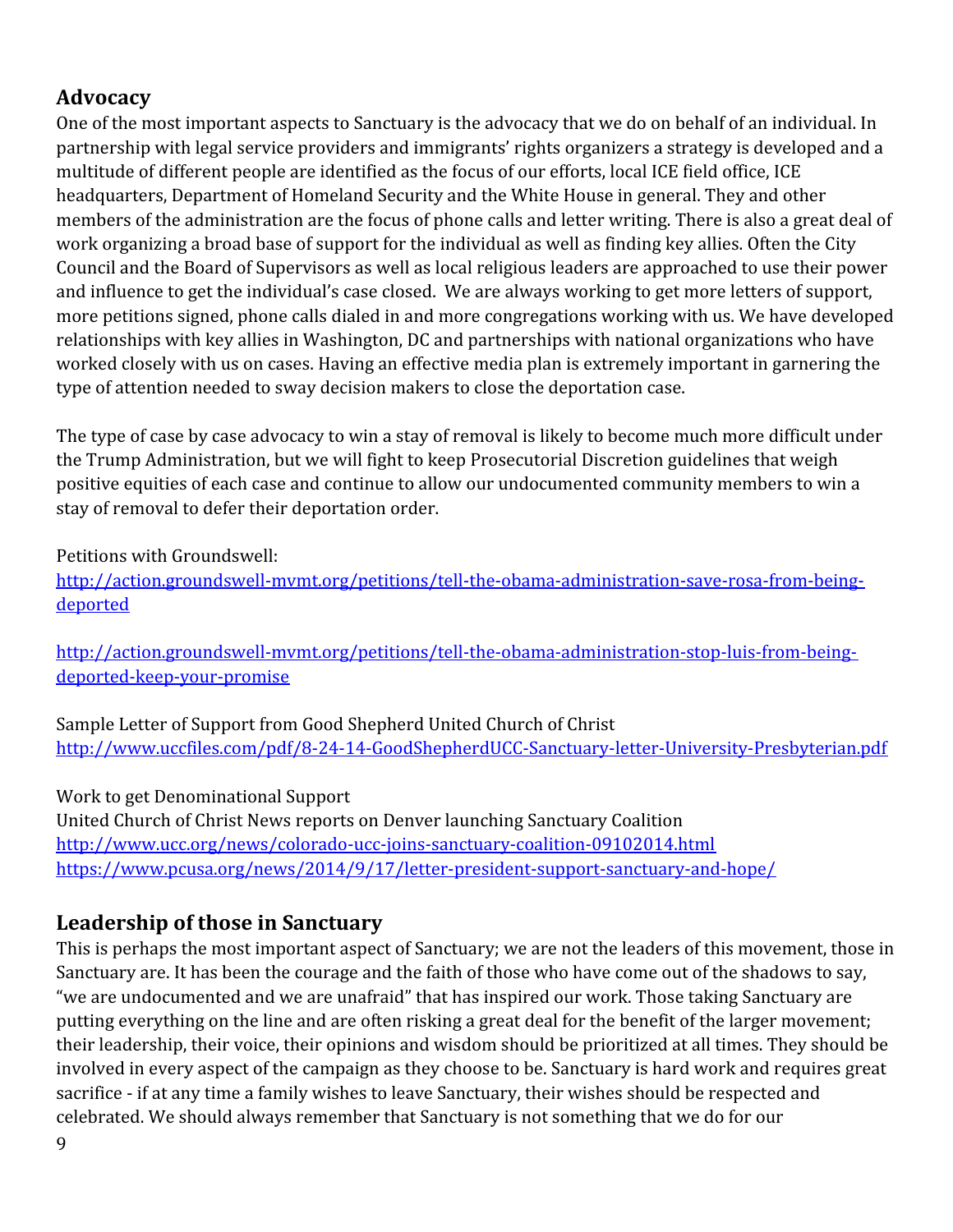undocumented brothers and sisters; it is something we do *with* them. This is a great leadership development opportunity for those taking Sanctuary, please share leadership development resources, as you are able with the broader network.

# **What are the logistics of Sanctuary?**

#### *Living Arrangements*

Ideally, the family will have space on the grounds of the house of worship that will not be used for any other purpose for the duration of Sanctuary. They should be encouraged to arrange the room in whatever way they would like and to make it as much like home as they can. Easy access to showers, bathrooms, and a kitchen should be considered in designating a space for the family (sometimes showers will need to be configured in some way for those locations without permanent showers). Because the entire purpose of declaring Sanctuary is to keep a family together, the entire family is invited to stay at the house of worship. While the individual living in Sanctuary does not leave the premises, the family comes and goes as they choose. At times visitors and media can overwhelm the family. They should be encouraged to establish whatever boundaries they need.

It is the practice of immigration officials and law enforcement agencies to respect the sanctity of houses of worship by not coming on their property for the purpose of apprehending an individual who has an order of deportation.

It is possible that under the Trump Administration we will see the need to house many undocumented people at once or that allies will have to go to where an enforcement action is happening to try and block that deportation.

#### *Legal Questions*

Everyone always wants to know - are we breaking the law? Law is a lot like scripture - its up to your interpretation. There is a law against bringing in and harboring persons not authorized to be in the U.S. (insert footnote. INA Sec.274) While we are clearly not bringing people in, whether we are harboring someone is up for interpretation. Some courts have interpreted harboring to require concealment of a person, when we declare Sanctuary for an individual we are bringing them into the light of the community, not concealing them in the dark of secrecy (U.S. V Costello, 66 F.3d 1040, 7th Cir. 2012). Other courts have interpreted harboring to be simple sheltering (U.S. V Acosta de Evans, 531 F.2d 428 (9th Cir. 1976).

Those who are entering sanctuary will most likely have an opportunity to win relief from deportation, this means that they are not a high priority for deportation and that ICE can and should grant them prosecutorial discretion. In essence, the Sanctuary Movement is holding the administration accountable to their own standards and guidelines as put forth by the President's Executive Actions.

There is risk in offering Sanctuary, however, the field practice over the last forty years shows that no congregation has been prosecuted for allowing undocumented people to find shelter and safety in their house of worship.

#### [New guidelines for Prosecutorial Discretion](http://www.dhs.gov/publication/immigration-executive-actions)

[ICE Sensitive Locations](http://www.ice.gov/doclib/ero-outreach/pdf/10029.2-policy.pdf)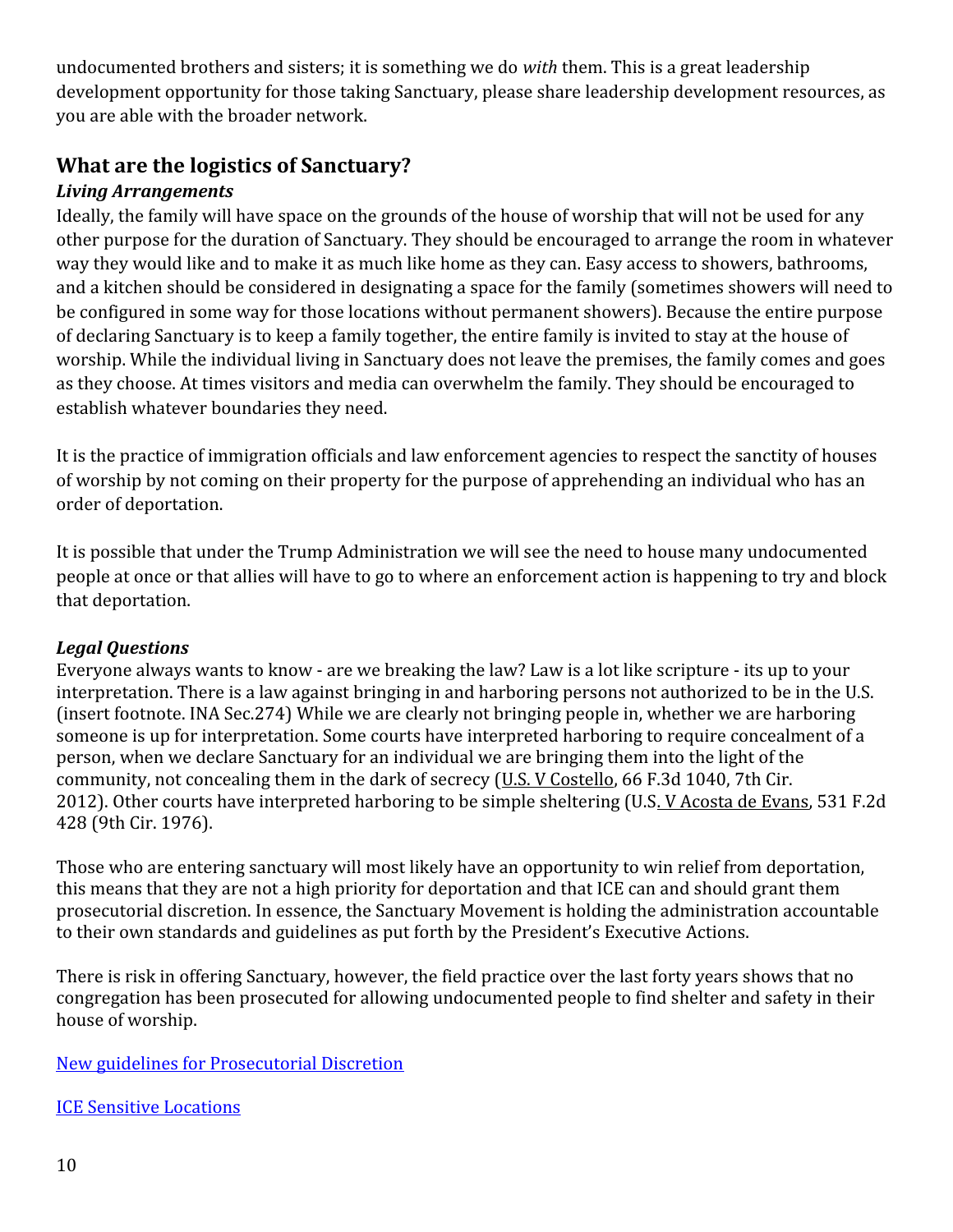The space of sanctuary is sacred. Immigration officials know that if they went into a house of worship to arrest a pastor they would have a public relations nightmare on their hands. To date no one has ever been arrested for offering Sanctuary.

New Sanctuary Movement Legal Toolkit<http://lynnhopkinsgroup.com/Toolkit1.pdf>

#### *Insurance Questions*

The General Liability Insurance should cover any mishaps that could occur while someone is living in Sanctuary. We have never had any incidents wherein a congregation had to make an insurance claim, however, if you would like to talk with your insurance company please do.

### *What is "Private" Sanctuary?*

This is a tactic often used before a public sanctuary case is launched. Many coalitions have taken someone into Sanctuary, and used the threat of going public in negotiation processes with ICE officials with the intention of winning a stay of removal before launching a public cases. The Sanctuary Movement has won many cases this way and should be considered a part of the strategy before going public to the media.

### *Community Support*

Families living in Sanctuary are often in need of support in a multitude of different ways. Most importantly they need the support of our friendship - so plan game nights, hang out with them, do what you can to make them feel at home and a part of your congregational family. It is also important that they are able to retain some normalcy as a family - enabling them to cook for they can help with this. You may find that congregation members will want to show their love and support by bringing food, which may be helpful a few nights a week, but it is important that the family is able to care for themselves and control as much as possible in a situation that is very much out of their control. Instead of bringing meals, encourage people to bring food that they can cook with.

There may also be the need for financial support, particularly if the individual in Sanctuary normally works. People should be encouraged to give to the family, either directly or through the house of worship (these donations to benefit an individual are not tax deductible). Care should be taken to respect the pride of the family in these situations. It is difficult for all of us to be in a situation where we have to depend on others. We have often reminded individuals that by being in Sanctuary, they are engaged in hard work; both for their families but also for the movement and that work should be compensated.

### *Training other Congregations*

Instead of only one or two congregations taking on the work of Sanctuary, it is important that other congregations also show support. Coalition congregations join together in advocacy efforts, joint sign-on letters, logistical support, vigils and cooking. Having other congregations engaged creates training opportunities for leadership from other congregations to become accustomed to the work of Sanctuary, an experience they can bring back to their congregation as they prepare themselves for a future opportunity of offering Sanctuary.

### **Communications**

It is important that we use common messaging so that we can influence and push forward a national narrative on Sanctuary and the urgency for the Administration to stop their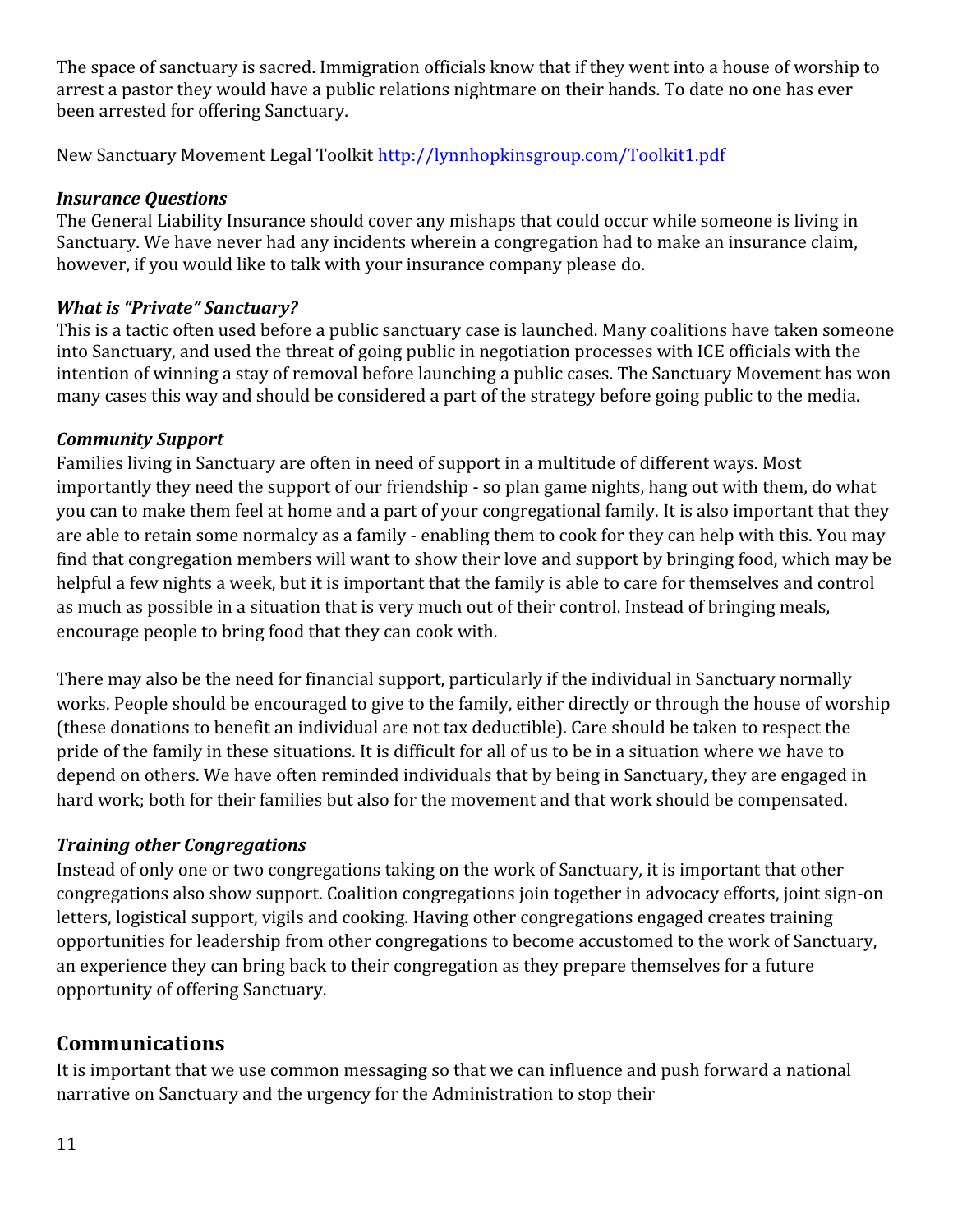*Sample Press Advisory* **For Immediate Release** November XX, 2016 **Media Contact** Name Email Cell

# **\*\*\*Media Advisory\*\*\* DATE, TIME LOCATION Congregations Open Doors for Immigrants to Stop Trump's Deportation Plan**

*Through the Sanctuary Movement, faith communities launch new campaign to stop family separation and provide safe refuge in midst of promised attacks*

**City-** The Sanctuary Movement, a network of faith communities in XXX, is holding a press conference to announce faith communities' resistance to President-elect Donald J. Trump's plan to deport millions of immigrants, which would separate families and devastate immigrant communities. Since the 1980's, the Sanctuary Movement has taken up the call to welcome the stranger by providing safe haven to immigrants and refugees in need. Since 2014, 13 churches in 9 cities have provided Sanctuary to 15 individuals seeking to remain in their communities helping them win a stay of deportation with support of 400 congregations nationwide. Now the Sanctuary Movement is calling on all congregations across faiths to open their doors and provide refuge for immigrants facing detention and deportation. Congregations also welcome anyone who has been victimized by discrimination or hate crimes into these sacred safe spaces to unite the community around love, respect and dignity for all.

These faith communities are also supporting those willing to answer the call to provide sanctuary at schools, hospitals, college campuses, community centers and family homes. At this press conference, faith leaders commit to work with partner immigrants rights organizations to create sacred space of sanctuary wherever it is needed.

**What:** Press Conference of immigrant leaders and faith leaders committed to resisting President-elect Trump's deportation plan.

**When:** Time/ Date

**Where:** Location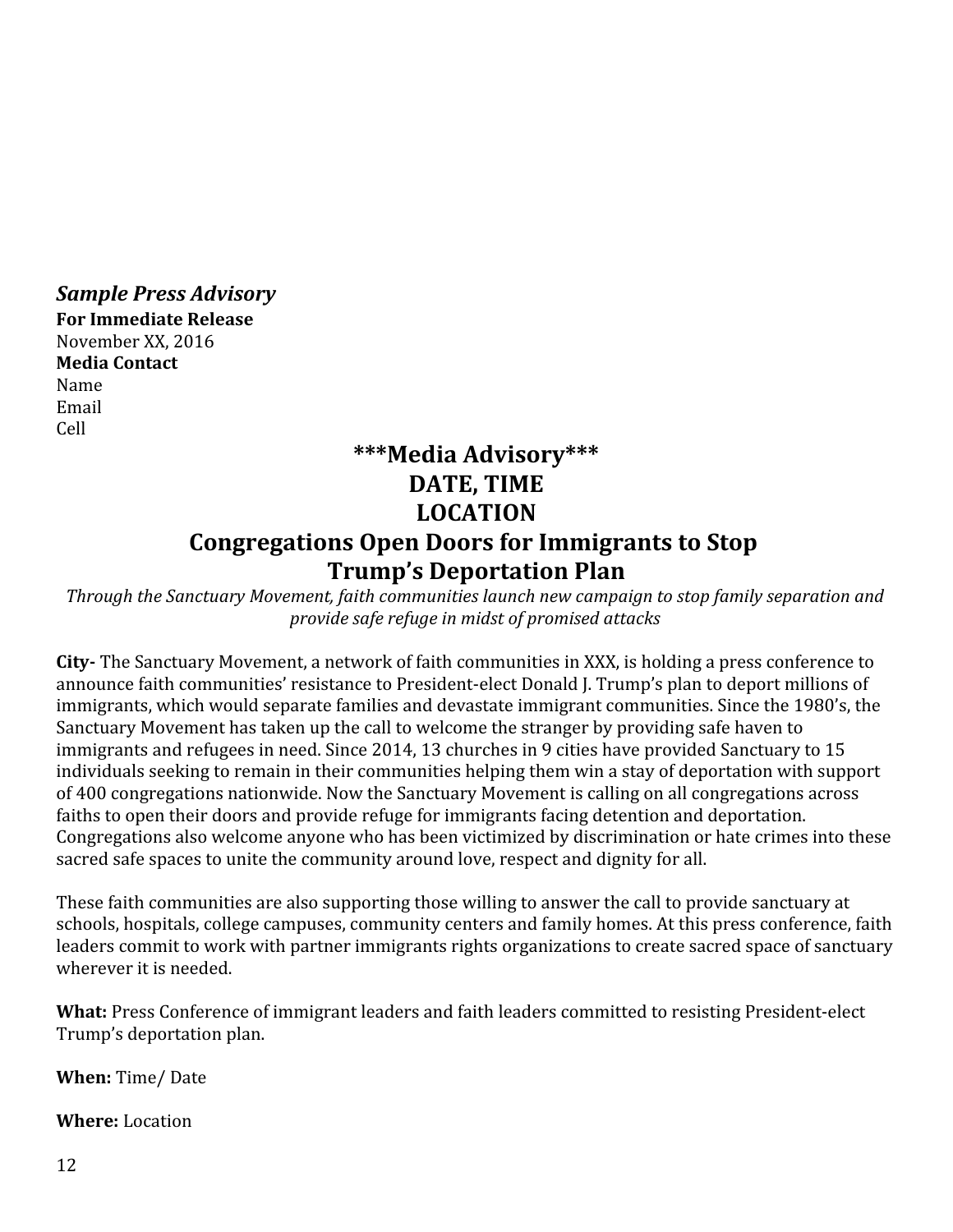**Who:** co- sponsor list of organizations

**Speakers:** List of speakers

###

### *Sample Press Release*

#### **December 25th, 2015**

#### **For Immediate Release**

Press Contact: xxxx

#### **On Christmas Day Faith Leaders Offer their Churches as Sanctuary to Those Hunted in Raids**

*We Open Our Doors to Today's Josephs and Mary's Despite ICE's Plan to deport them*

Sanctuary Movement leaders who have offered their congregations as spaces of refuge for immigrants facing deportation are outraged by the news that Immigration Customs and Enforcement and the Department of Homeland security plans to conduct raids targeting families who have fled violence and persecution in Central America.

Faith leaders from many traditions remind our decision makers that the story of Christmas is about a prophet and savior born in a stable and a refugee family that fled the political violence that could have killed Jesus as a baby.

In defiance of a court order to stop detaining children, the Obama administration has increased the detention of families by 173% over the last several months according to the Migration Policy Institute. And now the administration has announced it will search for and deport asylum-seeking families to the danger they are seeking to escape.

In the spirit of Christmas, faith leaders are declaring they are ready to once again open their doors to provide refuge for immigrants facing deportation and unjust targeting from ICE.

"As pastors we know that each and every family is a holy family and the individuals and families who have fled violence don't just need our prayers, they need sanctuary," explains **Rev. Alison Harrington of Southside Presbyterian Church in Tucson Arizona.** "We open our doors to today's Josephs and Mary's despite ICE's plans to deport them.

When we heard that the Obama administration is beginning plans to round up Central American families and deport them back to the violence they have been fleeing, we couldn't help but imagine what would it have been like if the President was pharaoh in Egypt at the time of Jesus' birth when he and his family had to run from the death squads of Herod. What if he had ordered the deportation of the Holy Family?"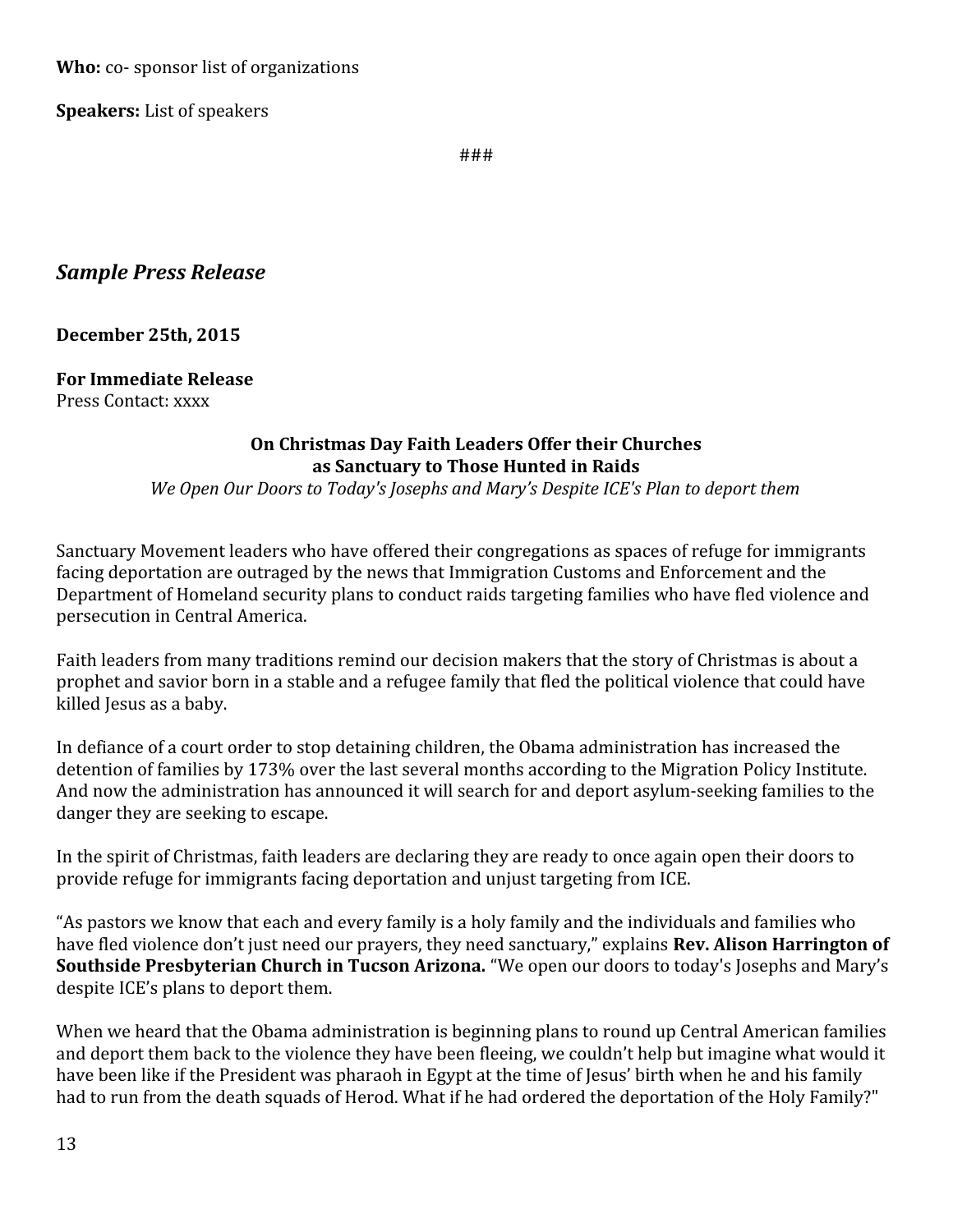**Rev. Adan Mairena of West Kensington Ministry, Philadelphia, PA** added, "Our elected officials cannot say 'God bless America' and at the same time deport, exclude, dehumanize, and criminalize those who come seeking refuge, in this case God's children from Central America. They are those whom Jesus called 'the least of these.' If we continue to go down this road of moral decay the consequences will be grave.

As a Christian I stand on the side of divine law and cannot remain silent as our elected leaders give into the darkness that works to divide God's family as opposed to uniting it. I, and others like me, will continue to put our faith into action no matter what."

**Rev. Chris Jimmerson** from First Unitarian Universalist Church of Austin where they recently offered sanctuary to Sulma Franco contributing his reflection, "'Do not neglect to show hospitality to strangers, for thereby some have entertained angels unawares.' (Hebrews 13: 2). The Christian Bible, indeed the sacred texts of most all of the world's religions are filled with admonitions such as this to treat strangers among us with love and hospitality. Yet, ICE continues to detain entire families, including children, who have fled persecution, trauma and threats against their very lives, re-traumatizing them and threatening to deport them to the very places where their lives will again be threatened. Our immigration courts continue to deny asylum to folks who clearly do have a well-founded fear of persecution and if returned to their country of origin could face fatal consequences.

As a Unitarian Universalist minister, I stand on the side of love, called by the world's great faith and wisdom traditions to decry ICE's new plans to detain and deport even more Central American families. Our faith calls upon us to do just the opposite – to offer refuge and support, compassion and hospitality to these women, men and children. This is our only morally justifiable action."

###

*Sample Op-Eds The Story of Daniel in the Hill* <http://thehill.com/blogs/congress-blog/civil-rights/208125-the-story-of-daniel>

*Protecting One Dad from Broken Immigration System*

[http://www.azcentral.com/story/opinion/op-ed/2014/06/29/immigration-system](http://www.azcentral.com/story/opinion/op-ed/2014/06/29/immigration-system-broken/11726553/)[broken/11726553/](http://www.azcentral.com/story/opinion/op-ed/2014/06/29/immigration-system-broken/11726553/)

## *Social Media*

 If all the organizations involved expand our social media work, our outreach to the public is larger. When we are able to garner traditional media, we must make sure to push it out through social media.

Hash tags allow you to enter a forum of everyone else using the same hash tag; this amplifies the impact of the twitter post.

#not1more #allin4relief #allinfor11million #keepyourpromise #letrosastay #timeisnow

Tweeting @ an organization or a law maker is helpful to pressure decision makers and to invite other organizations to retweet your comment.